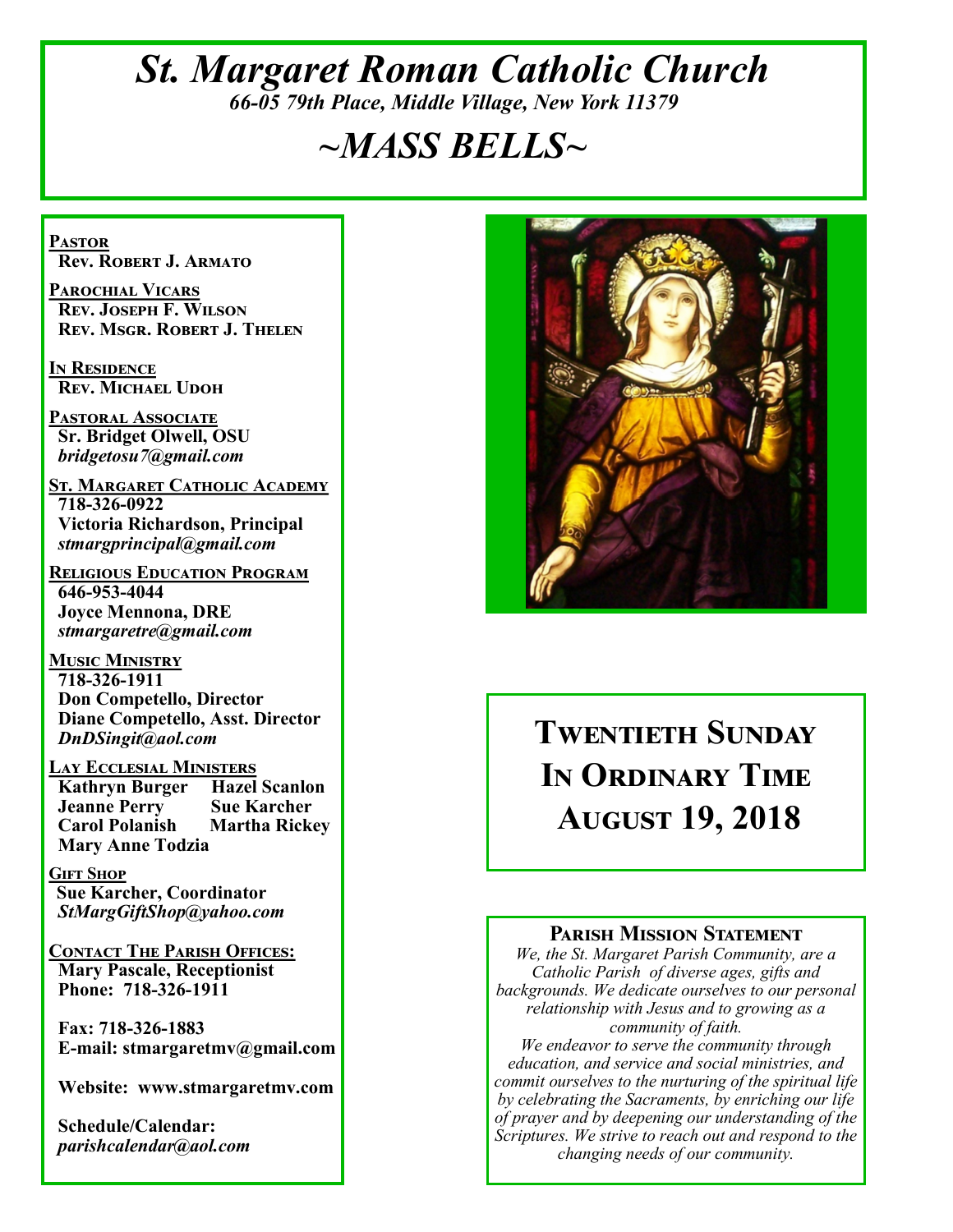## *MASSES FOR THE WEEK*

| SUN.                           | <b>AUGUST 19 - TWENTIETH SUNDAY</b><br>IN ORDINARY TIME                                                                                                                                                                                                                                                                                  |
|--------------------------------|------------------------------------------------------------------------------------------------------------------------------------------------------------------------------------------------------------------------------------------------------------------------------------------------------------------------------------------|
| 7:30<br>9:00                   | People of the Parish<br>Maria SS. del Soccorso/Filippo e Leonardo<br>Curatolo, defunti della famiglia/Vincenzo,<br>Maria e Salvatore Palmeri/Antonino Catalano/<br>Giuseppe Bongiorno/Maria e Calogero Ciaccio/<br>Gandolfa Musca/Jenny Petrocelli/Antonio Caleca/<br>Domenico Laudani/Angelo, Francesca, Alberto e<br>Giuseppe Scuderi/ |
| 10:30<br><b>NOON</b><br>5:00PM | Eric Kraemer<br><b>Robert Levine</b><br>Elizabeth Farias/Maria & Antonia Cacciatore                                                                                                                                                                                                                                                      |
| MON.<br>7:00<br>9:00           | <b>AUGUST 20 - ST. BERNARD</b><br>Theresa & John Rice<br>Anna Iorio                                                                                                                                                                                                                                                                      |
| TUE.<br>7:00<br>9:00           | AUGUST 21 - ST. PIUS X, POPE<br>Intention of Jim Conlon<br>Joseph Mugno                                                                                                                                                                                                                                                                  |
| WED.                           | <b>AUGUST 22 - THE QUEENSHIP OF THE</b>                                                                                                                                                                                                                                                                                                  |
| 7:00<br>9:00                   | <b>BLESSED VIRGIN MARY</b><br><b>Patrick Cronin</b><br>Margaret Swiatocha                                                                                                                                                                                                                                                                |
| THU.<br>7:00<br>9:00           | <b>AUGUST 23 - ST. ROSE OF LIMA</b><br>Hector & Yolanda Rojas<br>Martin Wintergerst (ANNI)                                                                                                                                                                                                                                               |
| FRI.<br>7:00<br>9:00           | <b>AUGUST 24 - ST. BARTHOLOMEW</b><br>James & Bridget Corley<br>John & Agnes Brzuzan                                                                                                                                                                                                                                                     |
| SAT.                           | <b>AUGUST 25 - STS. LOUIS/JOSEPH</b>                                                                                                                                                                                                                                                                                                     |
| 9:00                           | <b>CALASANZ</b><br>COLLECTIVE: Harvey Karcher (ANNI)/                                                                                                                                                                                                                                                                                    |
|                                | Colette E. Weiner<br>5:00PM Filippo Bondi                                                                                                                                                                                                                                                                                                |
| SUN.                           | <b>AUGUST 26 - TWENTY-FIRST SUNDAY IN</b>                                                                                                                                                                                                                                                                                                |
| 7:30<br>9:00                   | <b>ORDINARY TIME</b><br>Antoinette P. Tomasulo<br>Il Popolo della Procchia/Vincenza, Mariano,<br>e Salvatore Palmeri/Gandolfa Musca/Maria                                                                                                                                                                                                |
| 10:30                          | Puleri/Alfredo Tisi/Mieneal e Savrio Bosco/<br>Maria Stephens                                                                                                                                                                                                                                                                            |

NOON Paul Lawrence

#### 5:00PM Frank Coccaro

### **SECOND COLLECTION**

 With so many people away this summer, our collections are down by over 25%. Unfortunately, our bills are not. There will be a second collection at all of the Masses next weekend to help us meet this month's operating expenses.

## **PARISH INFORMATION**

**If you're not registered, please visit the Rectory office, which is open from Monday through Friday, 9 am to noon and 1 pm to 7:30 pm.**

**CONFESSIONS** - Saturday, 4-4:45 pm or by appointment with a priest.

**NOVENA** to Our Lady of the Miraculous Medal Mondays after the 9am Mass.

**MORNING PRAYER** daily from Monday through Friday at 8:45 am.

**BAPTISMS** take place on the 1st and 3rd Sundays of the month. Please call the rectory for an appointment and to register your child.

**WEDDINGS MUST** be scheduled at least six months in advance by appointment with a priest or a deacon. Please call the rectory office. For marriage preparation information visit www.pre-cana.org.

**THE ENGLISH CHOIR** rehearses on Tuesday, at 7 pm in the Church. Tenors and baritones needed!

**IL CORO ITALIANO** prattica ogni Domenica prima della Messa Italiana.

**THE YOUTH CHOIR** rehearses on Thursday, from 6-7 pm in the Church. For more info, DnDsingit@aol.com

**BOY SCOUT TROOP #119** meets on Tuesdays from 7:15-9 pm in the Parish Hall. New members are welcome, age 10 1/2 & up. Call Mr. Krzewski, 718-894-4099.

**CUB PACK #119** meets on Mondays from 7-8:30 pm in the Parish Hall. New members welcome, age 6 to 10-1/2. Call Mr. Krzewski, 718-894-4099.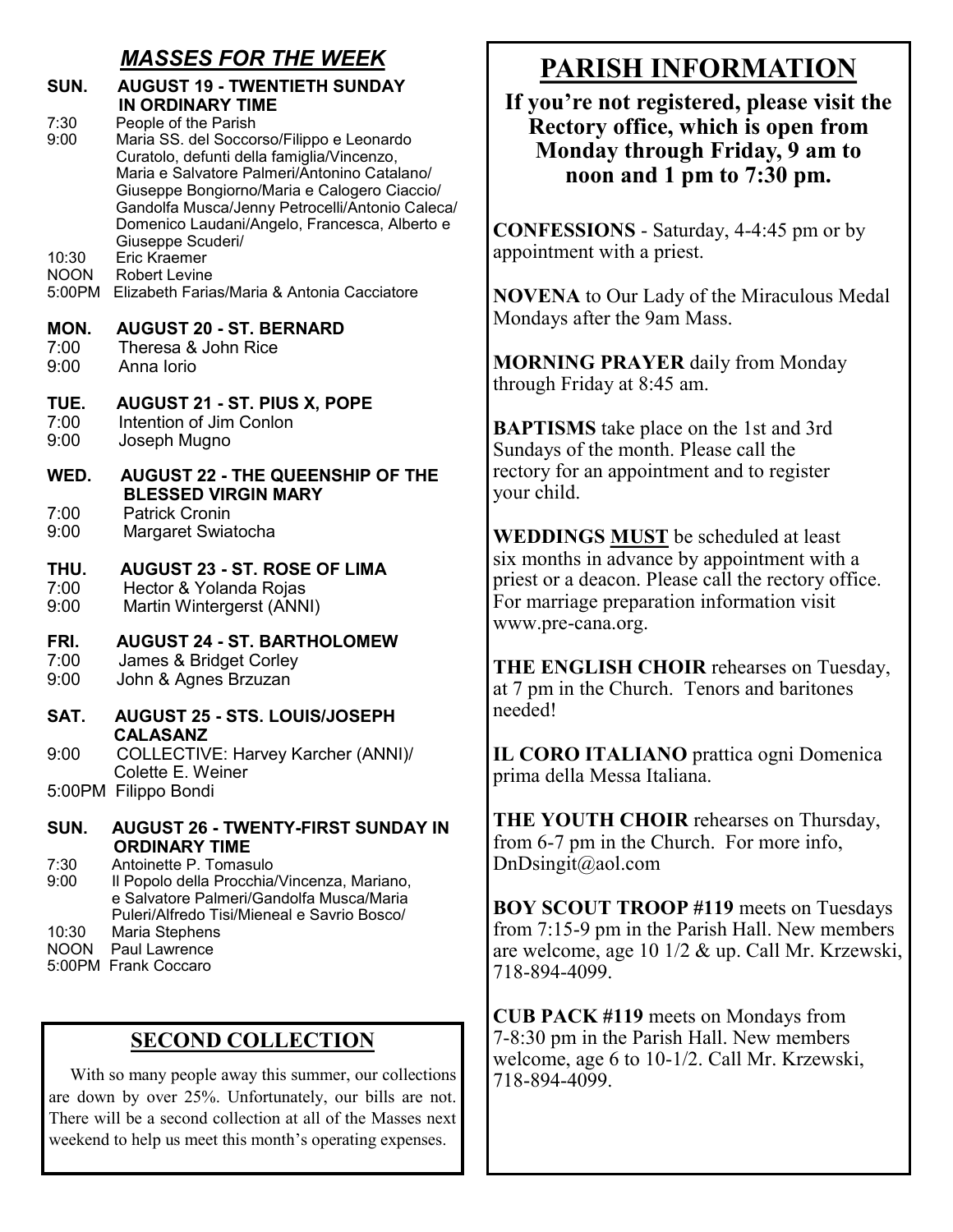# PLEASE PRAY FOR OUR SICK

Karen Guarascio, Connie Faccibene, Eileen Hinrichs, Linda Frazier, Cari Ann Falk-LoBello, Glen Falk, Ronald Frazier, John Downer, Robert Sabini, Lee Falk, Scott White, Baby McKinley Kelleher, Sean Harrison, Justin James Quirke, Elizabeth Ott, Marion Caracciola, Baby Keila Mary Champoli, The Ferrugio Family, Sandra Slattery, Richard Santangelo, Joseph Simon, James Taylor, James Leung, Dr. Joan Virostko, Alfie Poje, Margaret Cosentino, Ann Pompeo, Gloria Mojica, Larry Dumbra, Bob Marvin, Joseph O'Brien, Katie Bryzgornia, Daniel Fox, Domenica Millitello, Caterina D'Anna, Evelyn Mojica, Immaculate Marge D'Elia, Carol Arevalo, Jim O'Driscoll, Victoria Lippolis, Mary Rigovich, Matteo Sabini, Charles Schaaf, Alvaro Andres Gonzalez, Luis Sanchez, Billy Gillespie, Salvatore Locascio, George McGarry, Cathie Greulich, Anthony Bruno, Charles G. Krzewski, John Wert, Joseph Stubbs, Bob & Karen Schaefer, Michael Hirst, Mary Harrison, John Murphy, Anne McGinnis, Richard Santangelo, Norma Voyer, Vicky Turato,

*The names will remain for 3 months, please call 718-326-1911 and ask for continued prayers.*

#### **Prayer Requests**

**Pray for vocations to the Priesthood and Religious Life. Please pray for our men and women from our Parish serving in the defense of our country: Lt. Col. Thomas Frohnhoefer Sgt. Robert A. Domenici** 



#### *WE RECALL OUR BELOVED DECEASED*

*Especially, Joseph A. Vetere, May they rest in Christ's Peace!*

## *MEMORIALS*

### *WINE & HOST THIS WEEK*

*are offered in memory of Gandolfa Musca at the request of Sina Catalano e Famiglia.* 

#### *SANCTUARY LAMP & ALTAR CANDLES THIS WEEK*

*are offered in memory of Fritz & Anna Neubauer at the request of Family.*

### *TABERNACLE LAMP THIS WEEK*

*is lit in memory of Anthony Tavarone.* 

## **TODAY'S READINGS**

#### *Twentieth Sunday in Ordinary Time*

Prv 9:-16 Ps 34:2-3, 10-11, 12-13, 14-15 Eph 5:15-20  $J_n$  6:51-58

## **READINGS FOR THE WEEK**

Monday: Ez 24:15-24

Tuesday: Ez 28:1-10 Dt 32:26-27ab, 27cd-28, 30, 35cd-36ab Mt 19:23-30

Dt 32:18-19, 20, 21 Mt 19:16-22

Wednesday: Ez 34:1-11 Ps 23:1-3a, 3b-4, 5, 6

Mt 20:1-16

Thursday Ez 36:23-28 Ps 51:12-13, 14-15, 18-19 Mt 22:1-14

Friday: Rv 21:9b-14 Ps 145:10-11, 12-13, 17-18 Jn 1:45-51

Saturday: Ez 43:1-7ab Ps 85:9ab & 10, 11-12, 13-14 Mt 23:10-12

Sunday: Jos 24:1-2a, 15-17, 18b Ps 34:2-3, 16,17, 18-19, 20-21, 22-23 Eph 5:21-32 or 5:2a, 25-32 Jn 6:60-69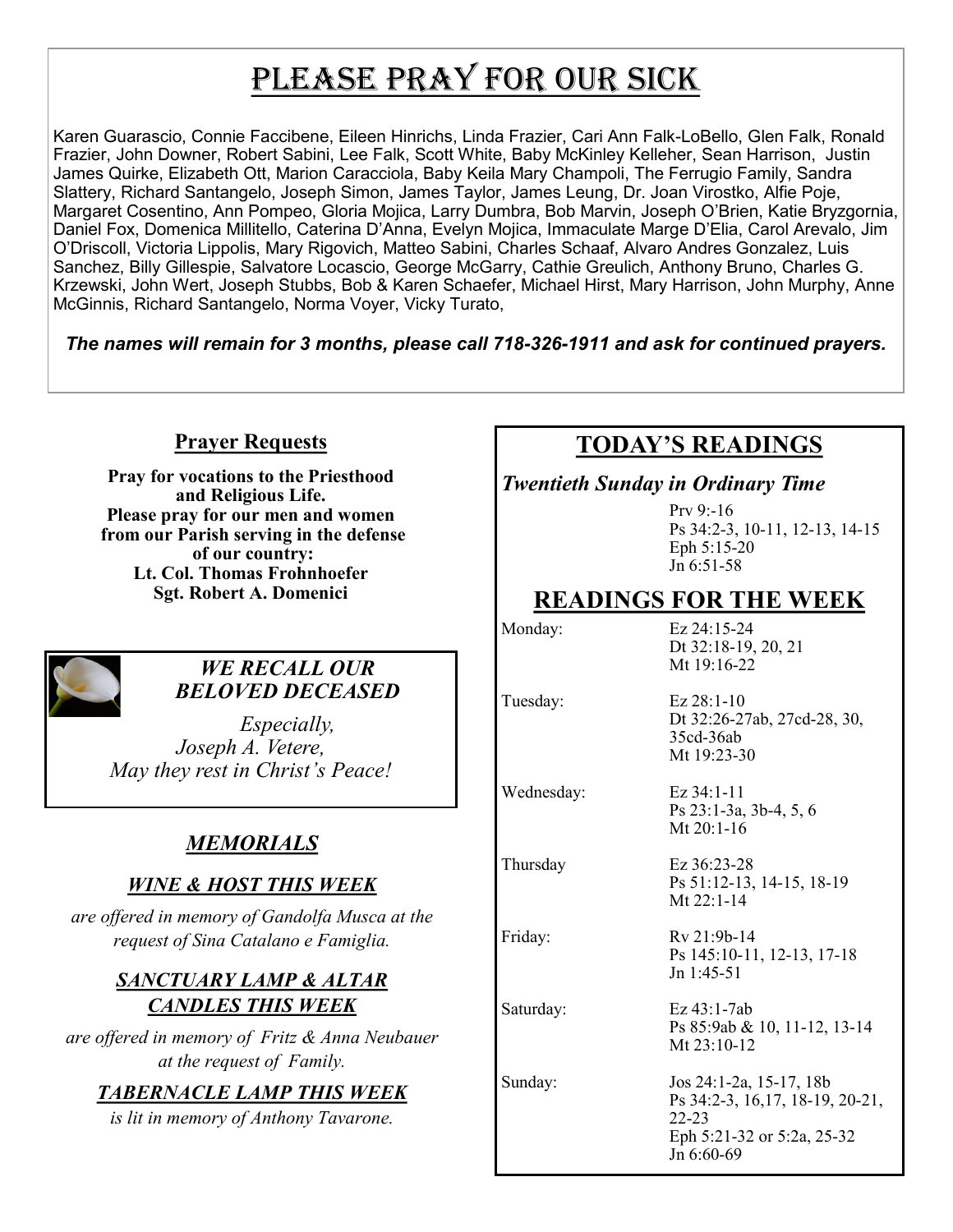

## *An Invitation*

With three simple words, "Come and see . . . " Jesus invited the apostles to get to know Him, and each other, as they traveled together in faith.

This group of acquaintances soon to be friends, accepted Jesus' invitation and formed a small community.

#### **Sign-up Sundays are September 9th and 16th**

## **PLEASE TAKE NOTE . . .**

The English Choir will resume rehearsals on Tuesday, August 28th at 7pm in the Church. New members are always welcome, especially tenors and baritones!

## **PARISH REGISTRATION**

 Very often, people come to the Rectory asking for a certificate or letter attesting to their being active members of our Parish. That's hard for us to do, if there is no record of their being registered.

 All families worshiping here at St. Margaret's are encouraged to register with the Rectory Offices. All you have to do is complete the following information and drop it into the collection basket. We'll take it from there.

| Name:        |    |
|--------------|----|
| Address:     |    |
|              |    |
| Phone #: $($ | )- |

## **ANNUAL CATHOLIC APPEAL**

 Thanks to the **226 families** who have contributed toward the *2018 Annual Catholic Appeal!* We are now at **\$67,792 in pledges,** which is **97.7% of our goal of \$69,365.** 

 We have *less than* **\$1,600 to go!** Most of our families have yet to respond, which is rather sad. Whether your gift is large or small, *every family's donation helps.* Please *SUPPORT YOUR PARISH*  with whatever you can give. You have until the end of the year to finalize your payment.

## **RELIGIOUS EDUCATION REGISTRATION**

is ongoing and available online at **www.stmargaret.com** under religious education. As previously announced, Grades 1-3 will meet on Tuesday from 4:15 - 5:15pm, grades 4-6 will meet on Wednesday from 4:15 - 5:15pm, and grades 7&8 will meet on Wednesday from 7-8pm, all classes will be held in the school. New registrants are asked to provide a copy of the child's Baptismal certificate. If you prefer to register in person, please e-mail

**stmargaretre@gmail.com**



#### **THE QUEENSHIP OF THE BLESSED VIRGIN MARY AUGUST 22ND**

 Mary was predestined to be the mother of Jesus. As Jesus was to be King of all creation, Mary, in

dependence on Jesus, was to be Queen. All other titles to queenship derive from this eternal intention of God. As Jesus exercised His kingship on earth by serving His Father and His fellow human beings, so did Mary her queenship. As the glorified Jesus remains with us as our King till the end of time, so does Mary, who was assumed into Heaven and crowned Queen of Heaven and earth.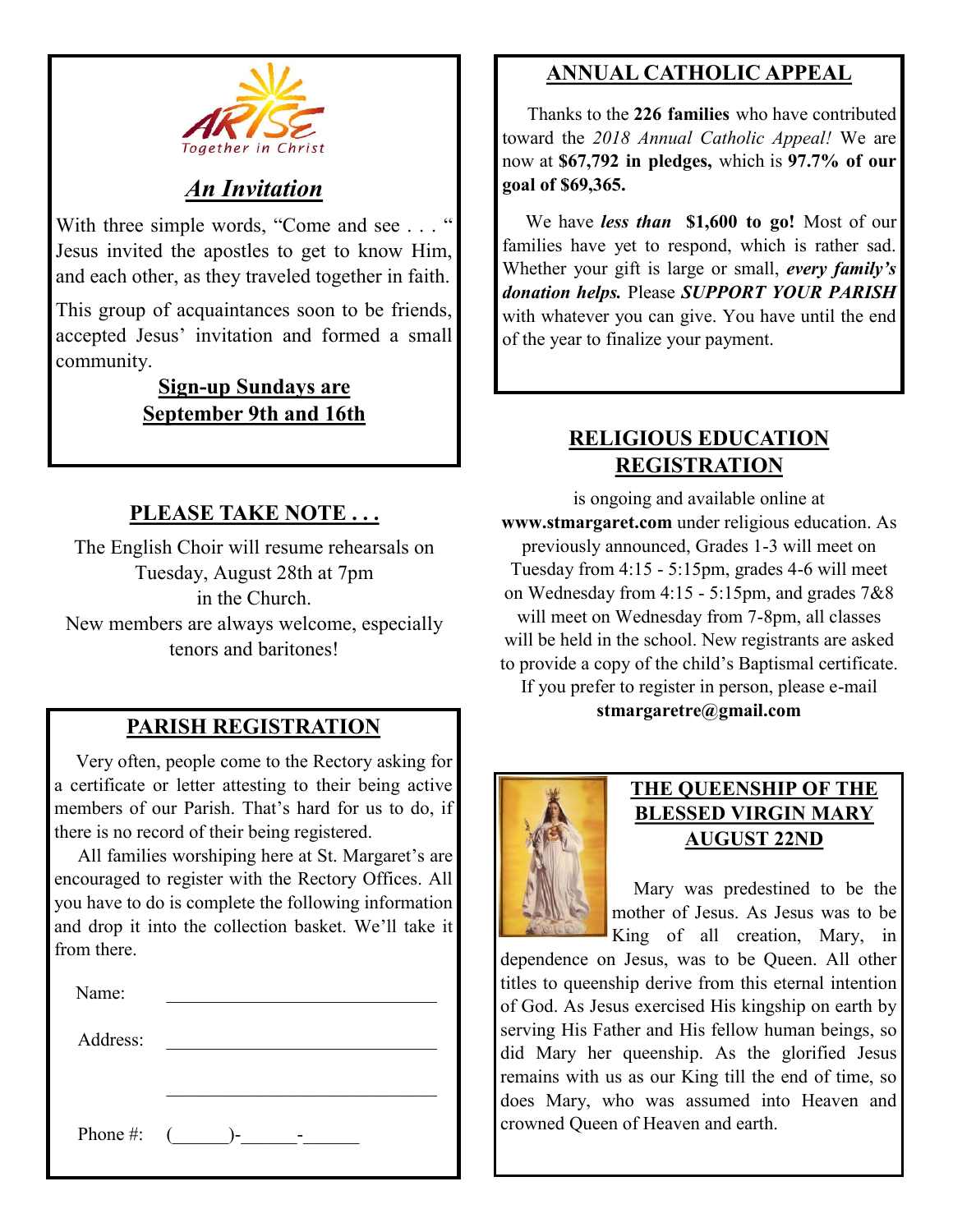

 We look forward to the opening of the 2018-2019 school year on **Wednesday, September 5th** for Kindergarten to Grade 8. Early bird begins **Thursday, September 6th** in the cafeteria from 7am - 7:30am. Mark your calendar for our *Meet the Teacher Orientation* for K-Grade 8, on **Thursday, September 13th** at 7pm. We have a few spots still available! Contact Ms. Richardson at **stmargprincipal@gmail.com.** 

We have many great programs to offer, including our newly added *STEM lab and Repole Tech Center.*  Our Little Angels Mommy and Me program will start the beginning of October. For more information call the school, **718-326-0922.** 

## **T.A.C.H.S. PREP. PROGRAM**

**Msgr. McClancy Memorial H.S.**

Beginning September 8th, for the first seven Saturdays. For more information contact Ms. Rocco, **718-898-3800, ext. 3.**



## **ST. MARGARET CATHOLIC ACADEMY'S**

*2nd Annual Comedy Night* at the Parish Center on Friday, September 14. Doors open at 7:15pm; show time at 8:15pm. Advance Tickets: \$25pp; BYOB AND BYOS **Contact Jeanne at 917-747-6487**  or email

**stmargoffice@gmail.com.**

## **MEMORIALS AVAILABLE**

Memorials for altar lamps, sanctuary lamps, and bread and wine are still available throughout the remainder of this year.

 Also, while we no longer celebrate private memorial Masses, families who wish to have an annual or "month's mind" Mass offered for a loved one can join in the memorial Mass celebrated each month for the repose of the souls of those buried from our church during the preceding month. Call the Rectory Offices to make the arrangements. The next memorial Mass will be celebrated at 11:45am Saturday, September 15.

## **THE 2019 MASS BOOK**

**will open on Friday, August 31, from 9am to 12 Noon in the Parish Hall, and 1 to 5pm in the Rectory Office. You will be able to acquire Masses after that time in the Rectory office, from 9am to 12 Noon and 1 to 5pm weekdays.**



**THE ST. VINCENT dePAUL FOOD PANTRY** is located at 66-25 79 Place Middle Village, NY

#### **The pantry is open on WEDNESDAY AND SATURDAY from 10am to 12 Noon.**

*Thank you for your very generous support of the urgent need for food. The shelves are comfortably full, and we look forward to serving our less fortunate families better. Always in short supply are coffee, bottled juice, mayo, peanut butter, and jelly.*

**SAVE THE DATE . . . FOR OKTOBERFEST!! SATURDAY, OCTOBER 20TH DETAILS WILL FOLLOW**